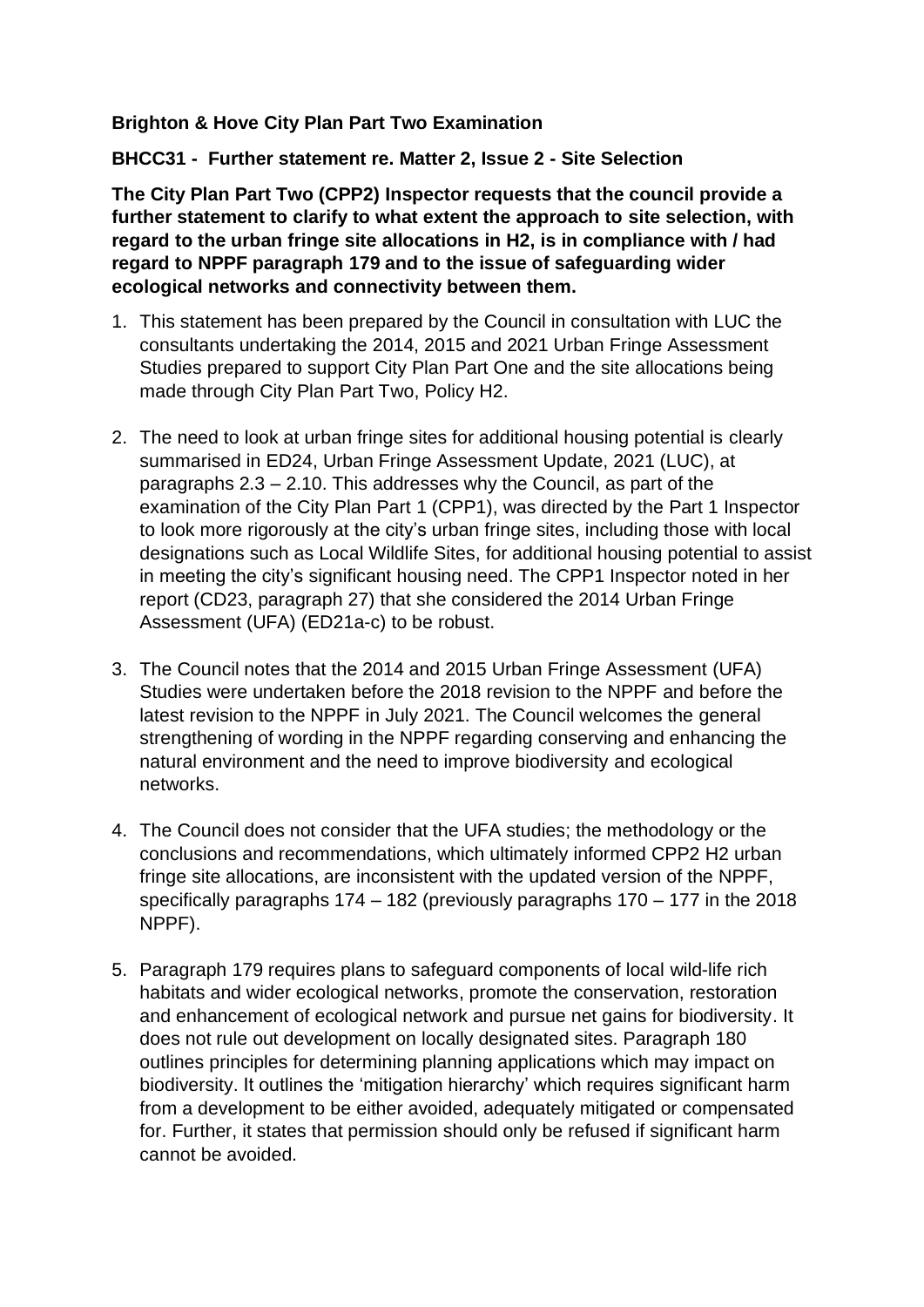- 6. The 2015 UFA ecological assessments were undertaken in accordance with best practice guidance with respect to the level of ecological information required at the local plan preparation stage (ED24, paragraphs 4.7). The assessments clearly identified potential impacts of development and assessed whether adequate mitigation and enhancement measures could be provided. For those sites where housing potential is identified, the assessments clearly set out the mitigation measures that will be required to be fully addressed.
- 7. Where housing potential is identified which would impact on a locally designated site (e.g. local wildlife site or local nature reserve), the approach was to ensure that any area identified for development would only impact on the least sensitive part of the designated site; to assess whether adequate mitigation / compensation could be achieved and thereby ensure that the overall integrity of the designation itself would not be adversely impacted. This approach is considered to be in accordance with the mitigation hierarchy. For sites allocated in H2, the assessments concluded that there was the ability to avoid significant harm (NPPF, paragraph 180). This was particularly the case given:
	- No irreplaceable habitats will be lost
	- Small proportions of the site features are affected (and can be mitigated);
	- Ability to recreate the common and widespread habitat types present and contribute to ecological networks
- 8. The 2021 UFA undertook ecological assessments on certain proposed site allocations to provide an updated evidence base. The methodology for these assessments was also in accordance with best practice guidance and was updated to reflect changes to the NPPF since the 2015 UFA was undertaken, specifically the requirement to pursue net gains for biodiversity as set out in paragraph 179b NPPF (ED24, paragraph 4.10). Opportunities for habitat enhancements outside the site allocations were identified providing for opportunities for net gains as well as enhancement of the wider ecological network.
- 9. As referenced in ED24 (paragraphs 2.3 2.10) the approach is considered consistent with the NPPF approach to designated sites, with reference to the hierarchy of international, national and locally designated sites of importance which is clearly referenced at paragraphs 174a, 175 and 179. Paragraph 11 'presumption in favour of sustainable development' and specifically paragraph 11 b) together with footnote 7, is also relevant. Local designations are not included as areas where development should be restricted. It is acknowledged that these sites are important for biodiversity but, as noted above, the habitats are not identified as 'irreplaceable' habitats.